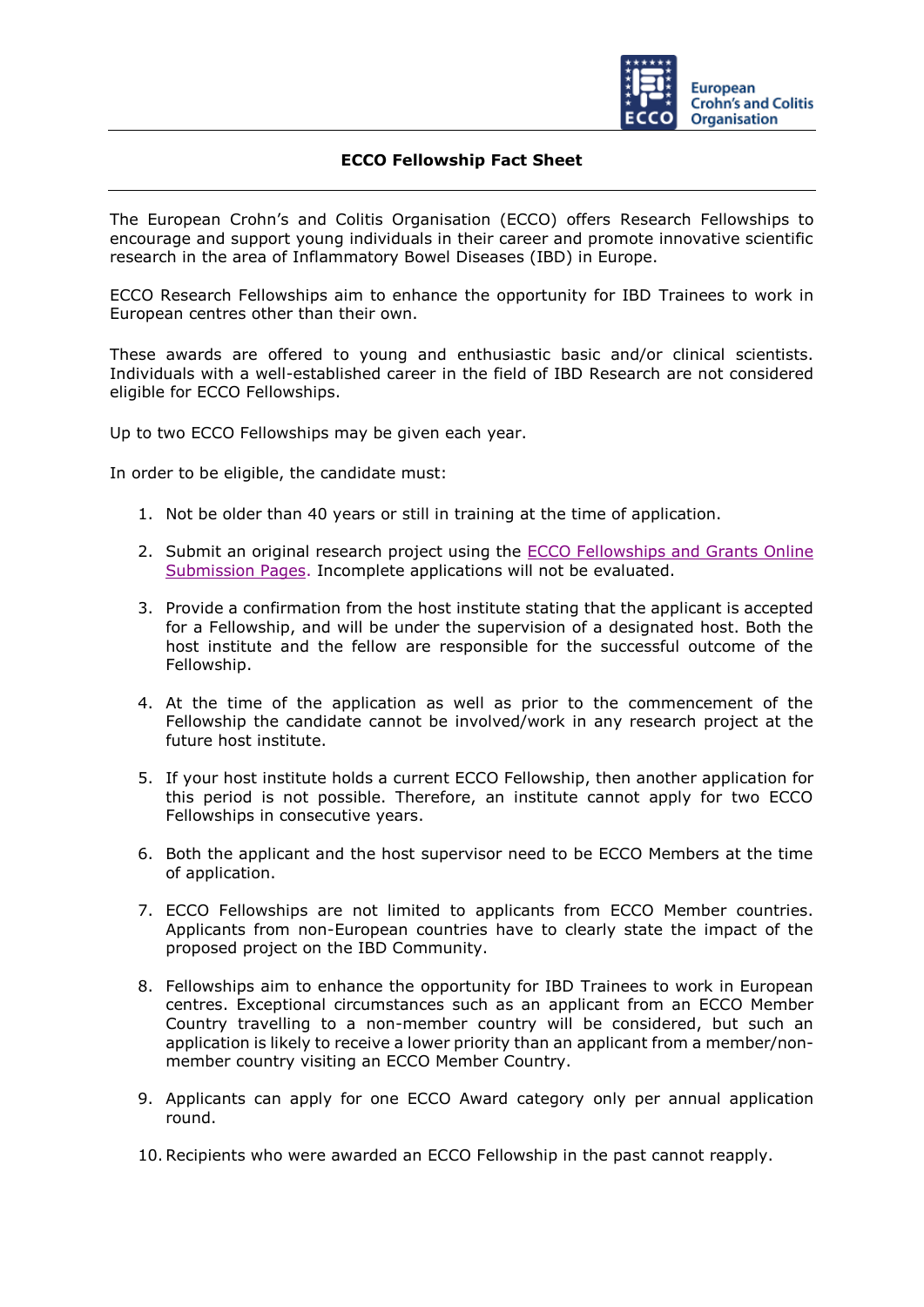

Terms of submission:

1. A total of **EUR 60.000** will be awarded per ECCO Fellowship. The Fellowship award has to be used to cover the applicant's salary. At the end of the Fellowship period, an official statement has to be signed by the Recipient and the host institute to confirm that the full prize amount was used as salary for the Recipient.

If, after the award of an ECCO Fellowship, a separate application for funding the project is successful, then the host is required to inform SciCom. This is to allow appropriate discussion of a separate funding body providing the salary of the individual and recognition of ECCO support.

- 2. The duration of the award is one year.
- 3. Only one proposal may be submitted per applicant and per host institute by the official submission date.
- 4. Members of ECCO Governing Board and SciCom are excluded from applying.
- 5. All applicants should submit a proposal for the research project using the [ECCO](https://cm.ecco-ibd.eu/cmPortal/Proposal/ASSOC22/config/normal/redirectconfig/ECCOFellowships)  [Fellowships and Grants Online Submission Pages](https://cm.ecco-ibd.eu/cmPortal/Proposal/ASSOC22/config/normal/redirectconfig/ECCOFellowships) that should contain the following information:
	- o Project title
	- o Name, full address, affiliation(s), ECCO Member ID of the applicant
	- o Name and full address of the host institute
	- o Name and ECCO Member ID of the host supervisor
	- o Summary of the proposal (max. 300 words)
	- o Introduction (max. 900 words)
	- o Objectives (max. 450 words)
	- $\circ$  Methodology and working plan (including chronogram) (max. 1350 words)
	- o Significance and impact (max. 225 words)
	- o Background of the group (max. 450 words)
	- $\circ$  Training capacity of the project and the group (max. 450 words)

As well as the following documents:

- o CV of the applicant
- o Approval of the host institute, including a statement that the host centre will cover consumables and the full salary of the candidate of up to 12 months.
- o IRB approval (clinical/experimental) of the project
- 6. The annual deadline for submission of ECCO Fellowship applications is **August 1**.
- 7. Applications are scored by IBD Specialists according to seven criteria (see review process below). The Scientific Committee of ECCO (SciCom) reviews applications in autumn, and applicants are notified of the results in **October.**
- 8. Payment is processed before **December 31**, contingent upon the ECCO Fellowship Agreement signed between the Fellow, the host institute, and ECCO.
- 9. Successful applicants will receive an ECCO Fellowship certificate at the ECCO Congress and are expected to be present to receive it.
- 10. A 300-word synopsis of the project is to be submitted within 4 months of receiving the award. Additionally, a final report (a synopsis of 300 words) is due within 6 months of the project-end date. Both reports should be submitted to the ECCO Office for publication in ECCO News. For report templates, please contact the ECCO Office at ecco@ecco-ibd.eu.
- 11. One year after receipt of the award, successful applicants are expected to submit the results of their work by submitting an abstract at the annual Congress of ECCO.